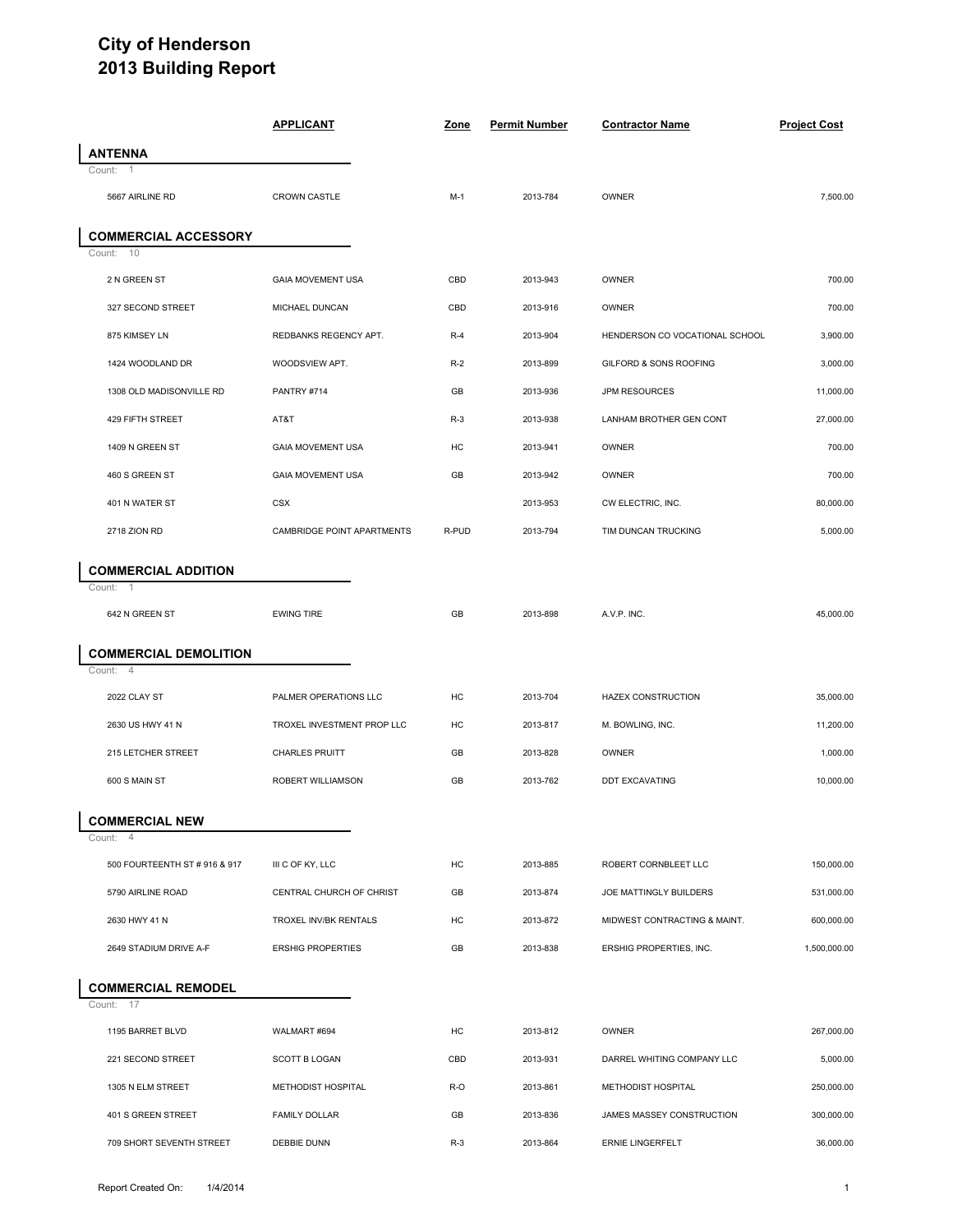|                   |                                     | <b>APPLICANT</b>              | Zone  | <b>Permit Number</b> | <b>Contractor Name</b>       | <b>Project Cost</b> |
|-------------------|-------------------------------------|-------------------------------|-------|----------------------|------------------------------|---------------------|
| 238 N MAIN ST     |                                     | <b>GLEN STONE</b>             | CBD   | 2013-698             | GLEN STONE CONSTRUCTION      | 80,000.00           |
|                   | 701 N GREEN STREET                  | <b>TERRY PRUITT</b>           | GB    | 2013-902             | A.V.P. INC.                  | 14,000.00           |
| 140 N MAIN ST     |                                     | OHIO VALLEY FINANCIAL GROUP   | CBD   | 2013-682             | A.V.P. INC.                  | 675,000.00          |
|                   | 1629 S MAIN ST                      | CHAPELWOOD APT                | $R-4$ | 2013-889             | J M JOHNSON CONSTRUCTION     | 8,000.00            |
| 2201 HWY 41 N     |                                     | LUCY BELLAS PIZZERIA          | HC    | 2013-676             | <b>WILLIAM THOMAS ROGERS</b> | 1,300.00            |
|                   | 1300 S GREEN ST                     | GOODWILL                      | HC    | 2013-805             | MAGNUM CONSTRUCTION INC      | 425,000.00          |
|                   | 117 SECOND ST                       | <b>ROOKIES</b>                | CBD   | 2013-868             | OWNER                        | 16,000.00           |
|                   | 1300 S GREEN ST                     | GOODWILL INDUSTRIES           | HC    | 2013-736             | MAGNUM CONSTRUCTION INC      | 105,000.00          |
| 110 N MAIN ST     |                                     | CURT HAMILTON LAW OFFICE PLLC | CDB   | 2013-832             | <b>OWNER</b>                 | 200,000.00          |
|                   | 223 1/2 N MAIN STREET               | TIM GREGORY                   | CBD   | 2013-882             | LOGAN & LOGAN CONSTRUCTION   | 50,000.00           |
| 234 N MAIN ST     |                                     | <b>NIBBY PRIEST</b>           | CDB   | 2013-951             | GLEN STONE CONSTRUCTION      | 27,000.00           |
|                   | 236 SECOND ST                       | AMERIPRISE FINANCIAL          | CBD   | 2013-738             | JOE MATTINGLY BUILDERS       | 20,000.00           |
| <b>DUPLEX NEW</b> |                                     |                               |       |                      |                              |                     |
| Count: 2          |                                     |                               |       |                      |                              |                     |
|                   | 1630 OLD MADISONVILLE RD            | <b>BRAD WOOSLEY</b>           | $R-2$ | 2013-735             | PETERS BUILDERS              | 100,000.00          |
|                   | 620 A & B WATSON LN                 | BRAD HAZELWOOD                | $R-2$ | 2013-792             | JOE MATTINGLY BUILDERS       | 189,000.00          |
|                   | <b>DUPLEX REMODEL</b>               |                               |       |                      |                              |                     |
| Count: 1          |                                     |                               |       |                      |                              |                     |
|                   | 2637 PIPER LANE                     | LUFFY ENTERPRISES LLC         | $R-1$ | 2013-945             | OM PROPERTIES LLC            | 20,000.00           |
|                   | <b>MANUFACTURED HOME ACCESSORY</b>  |                               |       |                      |                              |                     |
| Count: 3          |                                     |                               |       |                      |                              |                     |
|                   | 2820 SUNSET LN, LOT 85              | <b>KIM COAKLEY</b>            | $R-2$ | 2013-787             | WORLD CHANGERS - CDBG        | 1,000.00            |
|                   | 2310 ADAMS LN, LOT 45               | DONALD BUSH                   | R-MH  | 2013-826             | OWNER                        | 1,000.00            |
|                   | 2310 ADAMS LN                       | SANDRA PAYNE                  | R-MH  | 2013-778             | <b>OWNER</b>                 | 100.00              |
|                   | <b>MANUFACTURED HOME DEMOLITION</b> |                               |       |                      |                              |                     |
| Count: 2          |                                     |                               |       |                      |                              |                     |
|                   | 622 GRAVES DRIVE                    | JOSEPH B ROBERTS              | $R-2$ | 2013-867             | DONALD ABBOTT                | 0.00                |
|                   | 441 WATSON LN                       | <b>LARRY REMOLE</b>           | НC    | 2013-725             | OWNER                        | 300.00              |
|                   | <b>MANUFACTURED HOME NEW</b>        |                               |       |                      |                              |                     |
| Count: 8          |                                     |                               |       |                      |                              |                     |
| 4 E GRANT         |                                     | JARED WILSON                  | R-MH  | 2013-782             | <b>GARY HARDESTY</b>         | 27,000.00           |
|                   | 510 WATSON LN                       | <b>GEORGE MILLER</b>          | $R-4$ | 2013-766             | <b>CLAYTON HOMES</b>         | 47,500.00           |
|                   | 14 W GRANT ST                       | AMANDA LAMAR                  | R-MH  | 2013-934             | AUSTIN MOBILE HOME TRANSPORT | 10,000.00           |
|                   | 2310 ADAMS LN                       | DONALD BUSH                   | R-MH  | 2013-767             | <b>STARKS BROTHERS</b>       | 55,000.00           |
| 8 TRUMAN CT       |                                     | <b>KEVIN RUTTER</b>           | R-MH  | 2013-906             | <b>GARY HARDESTY</b>         | 2,000.00            |
|                   | 916 IRONWOOD DR                     | JOHN & HELEN ROMANELLO        | R-MH  | 2013-858             | SUNSET TERRACE HOMES         | 48,000.00           |
|                   | 2310 ADAMS LANE                     | RYAN FULLER                   | R-MH  | 2013-833             | AUSTIN MOBLE HOME SERVICE    | 45,000.00           |
|                   | 17 HOOVER CT                        | <b>KERRI VANOVER</b>          | R-MH  | 2013-793             | SUNSET TERRACE HOMES         | 24,000.00           |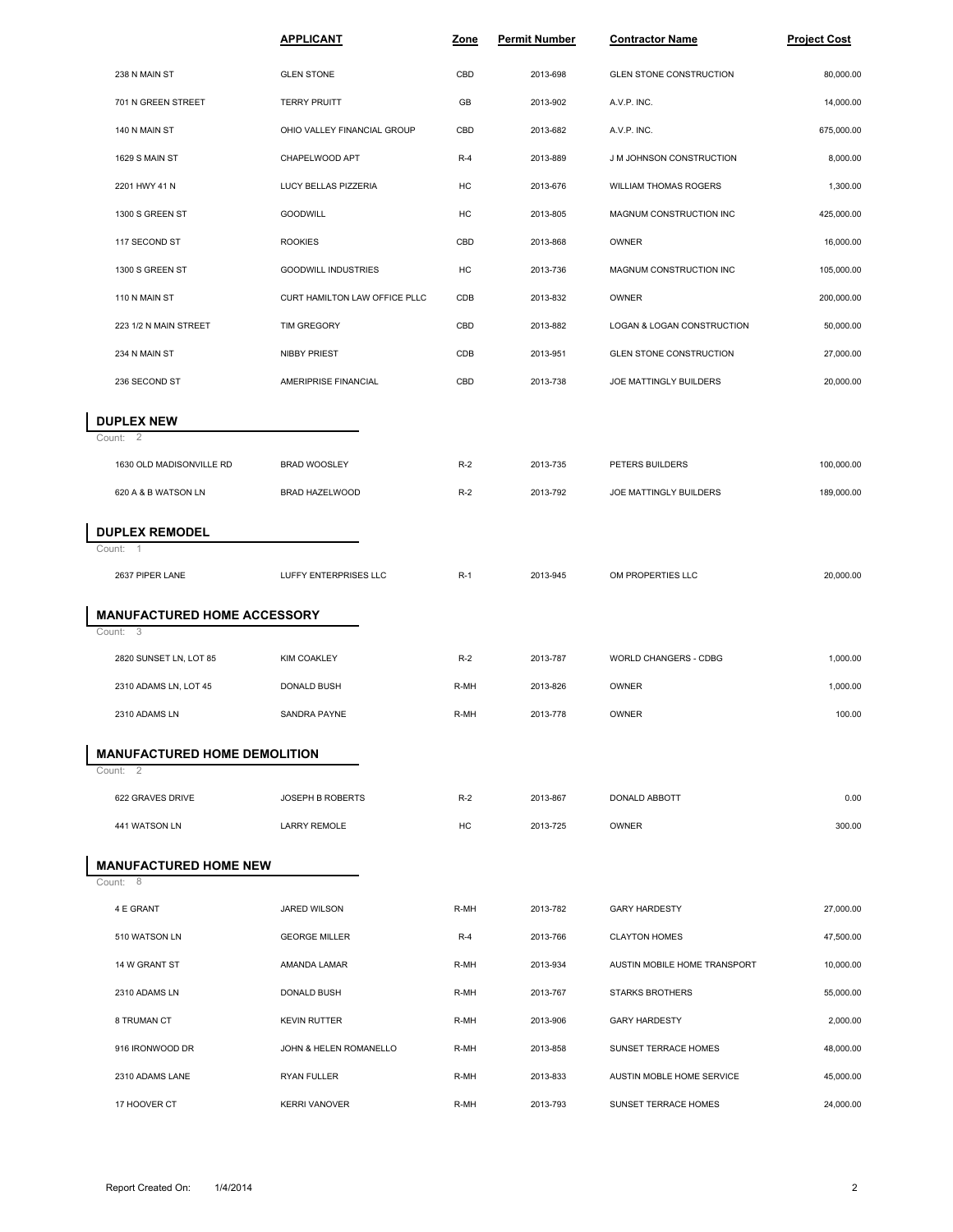|                                     | <b>APPLICANT</b>            | Zone  | <b>Permit Number</b> | <b>Contractor Name</b>         | <b>Project Cost</b> |  |
|-------------------------------------|-----------------------------|-------|----------------------|--------------------------------|---------------------|--|
| <b>MULTI FAMILY DEMOLITION</b>      |                             |       |                      |                                |                     |  |
| Count:<br>$\overline{1}$            |                             |       |                      |                                |                     |  |
| 525 S ELM STREET                    | BLACK PEARL PROPERTIES, LLC | $R-2$ | 2013-856             | JOE MATTINGLY BUILDERS         | 4,000.00            |  |
| <b>MULTI FAMILY NEW</b>             |                             |       |                      |                                |                     |  |
| Count:<br>- 6                       |                             |       |                      |                                |                     |  |
| 500 FOURTEENTH ST BLDG 1<br>101-105 | III C OF KENTUCKY, LLC      | HC    | 2013-711             | ROBERT CORNBLEET LLC           | 250,000.00          |  |
| 500 FOURTEENTH ST BLDG 3<br>301-305 | III C OF KENTUCKY, LLC      | HC    | 2013-713             | ROBERT CORNBLEET LLC           | 250,000.00          |  |
| 500 FOURTEENTH ST BLDG 2<br>201-205 | III C OF KENTUCKY, LLC      | HC    | 2013-712             | ROBERT CORNBLEET LLC           | 250,000.00          |  |
| 2649 STADIUM DR                     | ERSHCO, LLC                 | GB    | 2013-697             | ERSHIG PROPERTIES, INC.        | 25,000.00           |  |
| 155 HWY 41 S A & B                  | SHAUN CASSIDY               | HC    | 2013-957             | SHAUN CASSIDY CONSTRUCTION     | 90,000.00           |  |
| 155 HWY 41 S C & D                  | SHAUN CASSIDY               | HC    | 2013-958             | SHAUN CASSIDY CONSTRUCTION     | 90,000.00           |  |
| <b>MULTI FAMILY REMODEL</b>         |                             |       |                      |                                |                     |  |
| Count: 1                            |                             |       |                      |                                |                     |  |
| 302 S INGRAM STREET                 | LAFFOON WILLIAMS            | $R-4$ | 2013-886             | OWNER                          | 5,000.00            |  |
| <b>SIGN NEW</b>                     |                             |       |                      |                                |                     |  |
| 47<br>Count:                        |                             |       |                      |                                |                     |  |
| 390 COMMUNITY DR                    | <b>MIKE ROYSTER</b>         | $M-2$ | 2013-851             | <b>SIGN CRAFTERS</b>           | 3,749.00            |  |
| 2872 HWY 41 N                       | <b>LAURA KAYSINGER</b>      | HC    | 2013-852             | <b>HUSK SIGNS</b>              | 6,000.00            |  |
| 1195 BARRET BLVD                    | WALMART                     | HC    | 2013-783             | <b>SIGN CRAFTERS</b>           | 25,000.00           |  |
| 189 N GARDEN MILE RD                | VALVOLINE OIL               | GB    | 2013-755             | A & B SIGN COMPANY             | 11,150.00           |  |
| 525 FAIR ST                         | PAPS PROPS                  | GB    | 2013-808             | OWNER                          | 500.00              |  |
| 238 N MAIN ST                       | <b>BRIAN RIDEOUT</b>        | CBD   | 2013-804             | <b>GLEN STONE CONSTRUCTION</b> | 80.00               |  |
| 189 N GARDEN MILE RD                | <b>VALVOLINE OIL</b>        | GB    | 2013-756             | A & B SIGN COMPANY             | 3,870.00            |  |
| 2630 HWY 41 N                       | <b>JEFF TROXEL</b>          | HC    | 2013-961             | ALVEY'S SIGN CO                | 11,000.00           |  |
| 401 S GREEN ST                      | <b>FAMILY DOLLAR</b>        | GB    | 2013-879             | HANKS NEON & PLASTIC SERVICE   | 8,500.00            |  |
| 130 N WATER ST                      | MCCORRY NOELUS              | $R-2$ | 2013-771             | SIGNS DESIGN                   | 300.00              |  |
| 227 THIRD ST                        | TEEN CHALLENGE              | CBD   | 2013-862             | OWNER                          | 330.00              |  |
| 312 THIRD ST                        | NINE DRAGONS KUNG FU        | CDB   | 2013-823             | OWNER                          | 200.00              |  |
| 1004 S GREEN ST                     | INTEGRITY PLUMBING          | GB    | 2013-834             | SIGNDESIGN                     | 500.00              |  |
| 621 S MAIN ST                       | HUNTER SAND & GRAVEL        | $R-S$ | 2013-835             | SIGNDESIGN                     | 200.00              |  |
| 945 BARRET BLVD                     | PANTRY 0843                 | HC    | 2013-759             | A & B SIGN COMPANY             | 5,000.00            |  |
| 1773 S GREEN ST                     | J PATEL                     | HC    | 2013-818             | <b>HUSK SIGNS</b>              | 4,000.00            |  |
| 390 COMMUNITY DR                    | MIKE ROYSTER                | $M-2$ | 2013-849             | SIGN CRAFTERS                  | 3,500.00            |  |
| 2500 N ELM STREET                   | HENDERSON NURSING           | $R-2$ | 2013-837             | SIGN CRAFTERS                  | 1,100.00            |  |
| 2202 U S HWY 41 N, STE D            | <b>ALLSTATE</b>             | HC    | 2013-774             | A & B SIGN COMPANY             | 3,100.00            |  |
| 1480 S GREEN ST                     | SPARE ROOM STORAGE LLC      | HC    | 2013-775             | <b>OWNER</b>                   | 1,000.00            |  |
| 311 FIFTH ST                        | AL BAITY STATE FARM         |       | 2013-846             | HANKS NEON & PLASTIC SERVICE   | 2,011.00            |  |
| 2033 US HWY 41 N                    | STEVE NELSON                | HC    | 2013-831             | STEVE NELSON                   | 2,000.00            |  |
| 390 COMMUNITY DR                    | MIKE ROYSTER                | $M-2$ | 2013-848             | SIGN CRAFTERS                  | 2,503.00            |  |
| 2078 HWY 41 N                       | <b>HERTZ</b>                | HC    | 2013-822             | HOARD'S CUSTOM SIGNS           | 11,000.00           |  |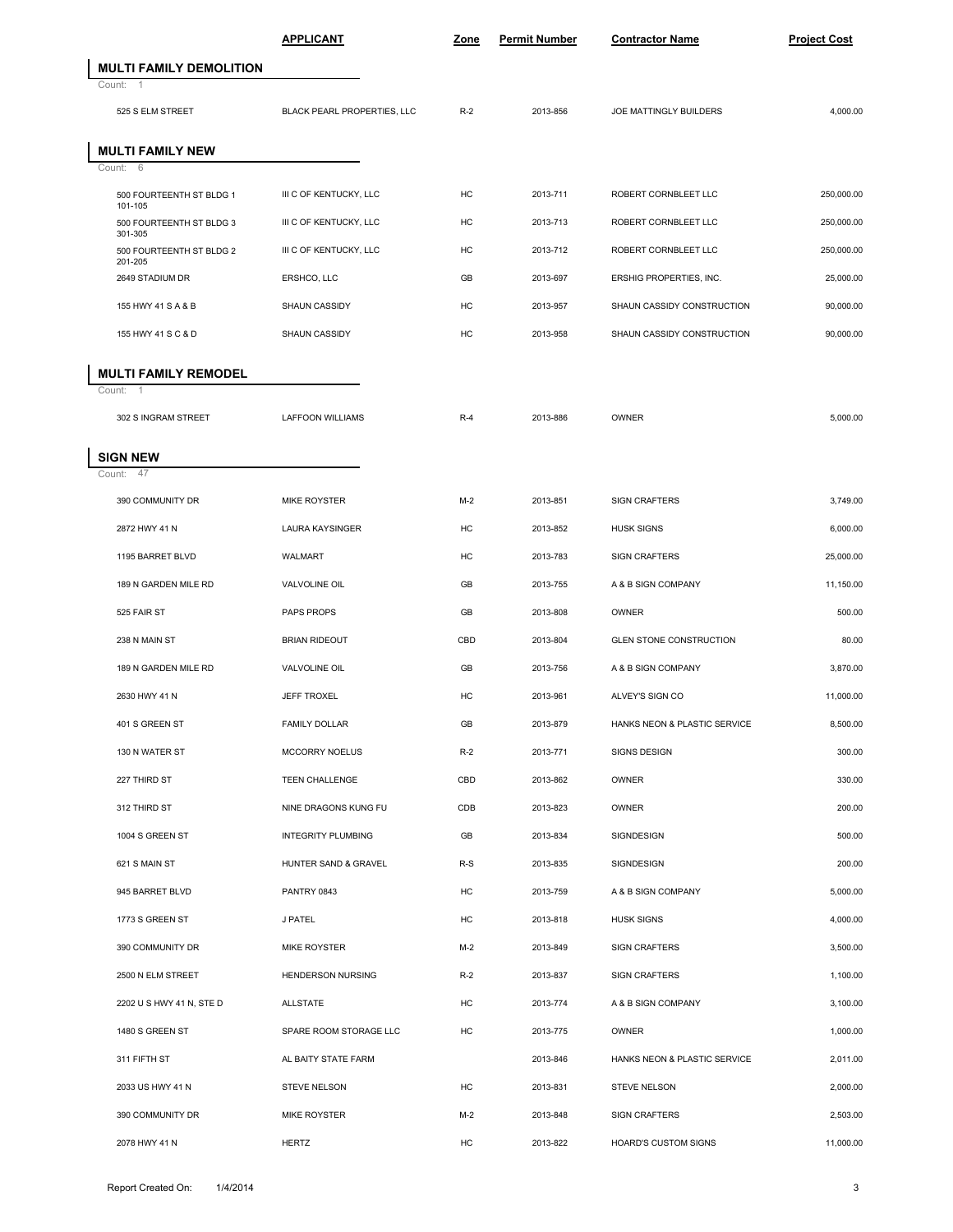|                                         | <b>APPLICANT</b>            | Zone   | <b>Permit Number</b> | <b>Contractor Name</b>         | <b>Project Cost</b> |
|-----------------------------------------|-----------------------------|--------|----------------------|--------------------------------|---------------------|
| 2336 S GREEN ST                         | <b>KANGAROO</b>             | $M-1$  | 2013-922             | A & B SIGN COMPANY             | 15,000.00           |
| 114 N MAIN ST                           | ABBA PROMOTIONS             | CBD    | 2013-909             | OWNER                          | 800.00              |
| 2511 HWY 41 N                           | <b>NICE GUY VAPORS</b>      | HC     | 2013-914             | <b>OWNER</b>                   | 840.00              |
| 327 SECOND STREET                       | MICHAEL DUNCAN              | CBD    | 2013-915             | OWNER                          | 1,750.00            |
| 1000 N GREEN ST                         | THORNTON'S                  | GB     | 2013-918             | HANKS NEON & PLASTIC SERVICE   | 2,600.00            |
| 459 KLUTY PARK PLAZA                    | TIME WARNER CABLE           | GB     | 2013-734             | CUSTOM SIGN & ENGINEERING, INC | 1,252.00            |
| 369 COMMUNITY DR                        | <b>GIBBS DIE CASTING</b>    | $M-2$  | 2013-956             | <b>SIGN CRAFTERS</b>           | 7,000.00            |
| 1300 S GREEN ST                         | <b>GOODWILL</b>             | HC     | 2013-877             | <b>SIGN CRAFTERS</b>           | 8,000.00            |
| 701 N GREEN STREET                      | <b>TERRY PRUITT</b>         | GB     | 2013-903             | <b>OWNER</b>                   | 1,400.00            |
| 1030 N GREEN ST                         | E CIG SOURCE                | GB     | 2013-731             | SIGNDESIGN                     | 1,700.00            |
| 1036 WASHINGTON ST                      | BRYAN YOUNG                 | GB     | 2013-924             | HANKS NEON & PLASTIC SERVICE   | 1,000.00            |
| 2045 HWY 41 NORTH                       | 41 JEWELRY & PAWN           | HC     | 2013-729             | <b>OCCUPANT</b>                | 130.00              |
| 2869 HWY 41 N                           | HEALTH SOURCE               | HC     | 2013-926             | <b>SIGN CRAFTERS</b>           | 1,660.00            |
| 2019 HWY 41 N                           | TRI-STATE AUTO CENTER       | HC     | 2013-721             | <b>SIGN CRAFTERS</b>           | 12,000.00           |
| 2021 HWY 41 N                           | TRI-STATE AUTO CENTER       | HC     | 2013-722             | <b>SIGN CRAFTERS</b>           | 12,000.00           |
| 111 LETCHER ST                          | EAST END DEVELOPMENT CORP.  | GB     | 2013-954             | <b>OWNER</b>                   | 300.00              |
| 1201 C SOUTH GREEN ST                   | <b>TRACY GADDIS</b>         | GB     | 2013-881             | OWNER                          | 200.00              |
| 730 SECOND ST, STE A                    | CARTER AGENCY               | GB     | 2013-708             | <b>BRITE WAY SIGNS</b>         | 3,000.00            |
| 733 DR. MARTIN LUTHER KING              | JOHN MCFARLAND              | GB     | 2013-891             | OWNER                          | 250.00              |
| 1636 CLAY ST                            | MARY ANN GONELLA            | GB     | 2013-675             | A & B SIGN COMPANY             | 5,000.00            |
| 505 KLUTEY PARK PLAZA                   | ARZEL IVY, MGR              | GB     | 2013-674             | A & B SIGN COMPANY             | 1,000.00            |
| 2000 HWY 41 N                           | THORNTON'S                  | HC     | 2013-878             | HANKS NEON & PLASTIC SERVICE   | 7,300.00            |
| 2746 HWY 41 N                           | HENDERSON CHEVY             | HC     | 2013-678             | CUSTOM SIGN & ENGINEERING, INC | 8,000.00            |
| <b>SIGN REPLACEMENT</b>                 |                             |        |                      |                                |                     |
| Count: 9                                |                             |        |                      |                                |                     |
| 2045 HWY 41 NORTH                       | 41 JEWELRY & PAWN           | HC     | 2013-728             | <b>OCCUPANT</b>                | 900.00              |
| 104 N WATER ST                          | <b>MAJOR MUNCH</b>          | $RF-2$ | 2013-737             | <b>OWNER</b>                   | 185.00              |
| 208 N MAIN ST                           | <b>BANK TRUST FINANCIAL</b> | CDB    | 2013-668             | <b>SIGN CRAFTERS</b>           | 10,900.00           |
| 513 BARRET BLVD                         | LOMBARDI'S NEW YORK PIZZA   | HC     | 2013-772             | OWNER                          | 100.00              |
| 2950 U S HWY 60 EAST                    | <b>BANK TRUST FINANCIAL</b> | GB     | 2013-669             | <b>SIGN CRAFTERS</b>           | 1,244.00            |
| 2606 ZION RD                            | SALLY BEAUTY SUPPLY         | GB     | 2013-696             | ALVEY'S SIGN CO                | 1,000.00            |
| 2003 STAPP DR                           | <b>BANK TRUST FINANCIAL</b> | GB     | 2013-671             | <b>SIGN CRAFTERS</b>           | 12,100.00           |
| 1850 SECOND ST                          | <b>BANK TRUST FINANCIAL</b> | HC     | 2013-672             | <b>SIGN CRAFTERS</b>           | 0.00                |
| 80 N GARDEN MILE RD                     | DAYTON A & JOYCE DIXON      | GB     | 2013-724             | ALVEY'S SIGN CO                | 1,800.00            |
| SINGLE FAMILY ACCESSORY<br>53<br>Count: |                             |        |                      |                                |                     |

| 1009 RUNNING CREEK CT | <b>GARY &amp; KIM POWELL</b> | R-PUD | 2013-791 | F T KELLY & SONS. INC | 27,000.00 |  |
|-----------------------|------------------------------|-------|----------|-----------------------|-----------|--|
| 1120 MERRITT DR       | <b>STEVE AUSTIN</b>          | $R-1$ | 2013-789 | O'CONNOR, MICHAEL R.  | 0.00      |  |
| 538 12TH ST           | SAMANTHA DELAMAR             | $R-3$ | 2013-719 | ANDREW KEMP           | 1,000.00  |  |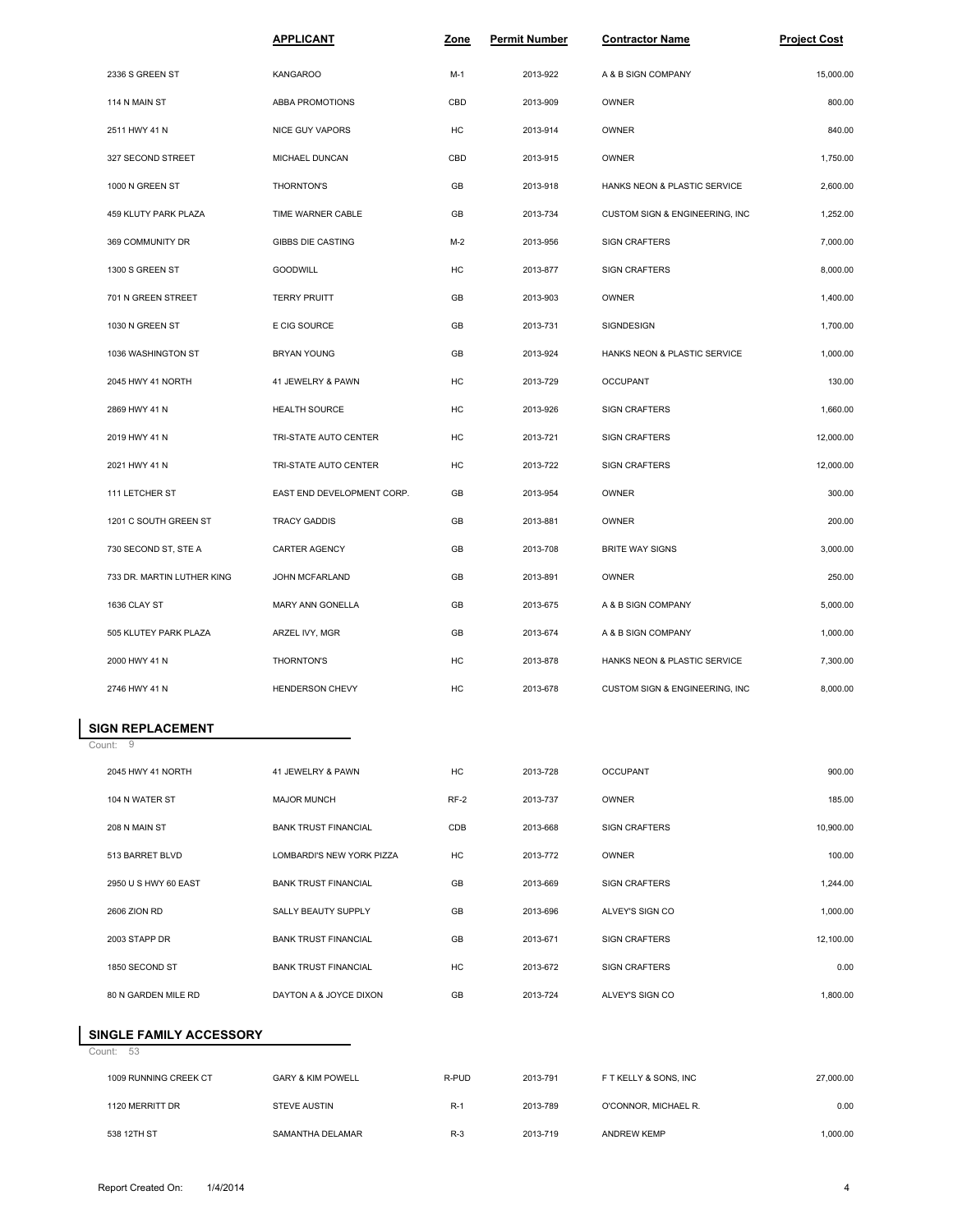|                           | <u>APPLICANT</u>            | Zone  | Permit Number | <u> Contractor Name</u>        | <b>Project Cost</b> |
|---------------------------|-----------------------------|-------|---------------|--------------------------------|---------------------|
| 1216 N ELM ST             | PATRICIA REESER             | $R-2$ | 2013-709      | L N G BUILDERS                 | 11,000.00           |
| 1036 HOMESTEAD PT         | STEPHEN JOHNSON             | $R-2$ | 2013-768      | OASIS BACKYARD POOLS           | 4,000.00            |
| 2921 BRIARCLIFF TR        | STEPHAINE MORROW            | $R-2$ | 2013-785      | OWNER                          | 700.00              |
| 1129 WASHINGTON ST        | <b>ALMA HAMILTON</b>        | $R-3$ | 2013-786      | <b>WORLD CHANGERS - CDBG</b>   | 1,000.00            |
| 3201 BRAXTON PARK DR      | <b>GWENDA CHESSER</b>       | $R-1$ | 2013-707      | RITEWAY CONTRACTORS            | 8,000.00            |
| 617 2ND ST                | <b>JAMIE SHAW</b>           | GB    | 2013-718      | OWNER                          | 4,800.00            |
| 301 HERRON AVE            | <b>BILLY JONES</b>          | $R-2$ | 2013-691      | OWNER                          | 1,000.00            |
| 2019 PEGGY DRIVE          | <b>EDDY HINSON</b>          | $R-2$ | 2013-742      | HOWARDS POST FRAME             | 3,000.00            |
| 2530 FRYER DR             | JUDY MEUTH                  | $R-2$ | 2013-748      | <b>NEIL FLOYD</b>              | 1,100.00            |
| 2360 WESTWOOD CT          | JOSHUA SWANSON              | $R-4$ | 2013-758      | LOVE CONSTRUCTION              | 39,000.00           |
| 209 OAKWAY                | KATHY LAWSON                | $R-2$ | 2013-763      | OWNER                          | 200.00              |
| 2113 CAMARO CT            | ROBERT BUMPUS               | $R-2$ | 2013-765      | OWNER                          | 3,400.00            |
| 1235 ALASTAIR             | RANDY & DARLA ALVEY         | $R-1$ | 2013-769      | H & H CONSTRUCTION             | 6,800.00            |
| 3129 GREEN RIVER RD       | MARGARET W MATHIAS          | $R-1$ | 2013-685      | HOBGOOD CONTRACTORS, INC       | 17,000.00           |
| 1171 ARGYLL WAY           | PAMELA & TERRY NEWMAN       | $R-1$ | 2013-726      | OWNER                          | 2,500.00            |
| 302 HANCOCK ST            | <b>GLENN R JONES</b>        | $R-2$ | 2013-747      | OWNER                          | 3,800.00            |
| 2703 ZEHNER LN            | <b>BEULAH ZEHNER</b>        | $R-3$ | 2013-733      | <b>FULLER CONTRACTING</b>      | 2,000.00            |
| 2107 GREGORY DR           | KATHIE RICHARDSON           | $R-2$ | 2013-773      | HABITAT FOR HUMANITY           | 1,100.00            |
| 424 TARN CT               | SCOTT TEETER                | $R-2$ | 2013-727      | OWNER                          | 9,000.00            |
| 1632 WRIGHT ST            | <b>LARRY POSEY</b>          | $R-3$ | 2013-776      | CITY OF HENDERSON/WORLD CHANGE | 1,000.00            |
| <b>1519 OAK ST</b>        | <b>TERRY LANHAM</b>         | $R-3$ | 2013-777      | CITY OF HENDERSON/WORLD CHANGE | 1,000.00            |
| 505 KIAWAH                | ADAM DARE                   | R-PUD | 2013-684      | OWNER                          | 1,500.00            |
| 839 POWELL STREET APT. #2 | CARL TYLER                  | $R-3$ | 2013-912      | OWNER                          | 1,000.00            |
| 310 RAGAN AVE             | <b>GALE MEYERS</b>          | $R-2$ | 2013-925      | ADAMS CONSTRUCTION             | 18,000.00           |
| 1275 TARANSAY DR          | MIKE HOPE                   | $R-1$ | 2013-894      | START TO FINISH GEN. CONT.     | 2,500.00            |
| 2668 STONEGATE DR         | <b>JACK RICHARDS</b>        | $R-2$ | 2013-921      | OWNER                          | 12,000.00           |
| 907 WATSON LANE           | ALFRED CLEMENTS             | $R-2$ | 2013-844      | A RELIABLE HANDYMAN            | 28,000.00           |
| 800 FIRST ST              | <b>TROY THOMAS</b>          | $R-3$ | 2013-913      | OWNER                          | 2,500.00            |
| 2043 COUNTRY DRIVE        | MICHAEL DECKER              | $R-2$ | 2013-927      | OWNER                          | 2,500.00            |
| 35 S HOLLOWAY STREET      | THOMAS & JOAN LISEMBEE/CDBG | $R-3$ | 2013-853      | ADAMS CONSTRUCTION             | 3,450.00            |
| 949 OSAGE DR              | DONALD BRADLEY              | $R-2$ | 2013-923      | HOBGOOD CONTRACTORS, INC.      | 18,000.00           |
| 1005 FRONTIER DR          | LAVANA MCMULLIN DUNCAN      | $R-2$ | 2013-911      | MILLER'S MINI BARN             | 5,000.00            |
| 2238 MELWOOD DR           | JAMES F MOLT                | $R-2$ | 2013-855      | OWNER                          | 950.00              |
| 1245 GLENSHIEL WAY        | JOHN BOOK                   | $R-1$ | 2013-907      | OWNER                          | 1,300.00            |
| 506 KIAWAH DR             | MARIO SANCHEZ               | R-PUD | 2013-897      | OWNER                          | 1,000.00            |
| 1423 DYLAN CIRCLE         | STEVE MALONEY               | $R-2$ | 2013-863      | OUTBACK POOL, SPA & PATIO      | 66,800.00           |
| 3235 CULPEPPER CT         | CHRIS & SHELLY SKAGGS       | $R-2$ | 2013-815      | OUTBACK POOL, SPA & PATIO      | 20,000.00           |
| 623 BLUEGRASS DR          | J B & MARY SUE SLAUGHTER    | $R-2$ | 2013-847      | OWNER                          | 16,000.00           |
| 522 CANOE CREEK DR        | ELANDA DODSON               | R-PUD | 2013-814      | OWNER                          | 1,000.00            |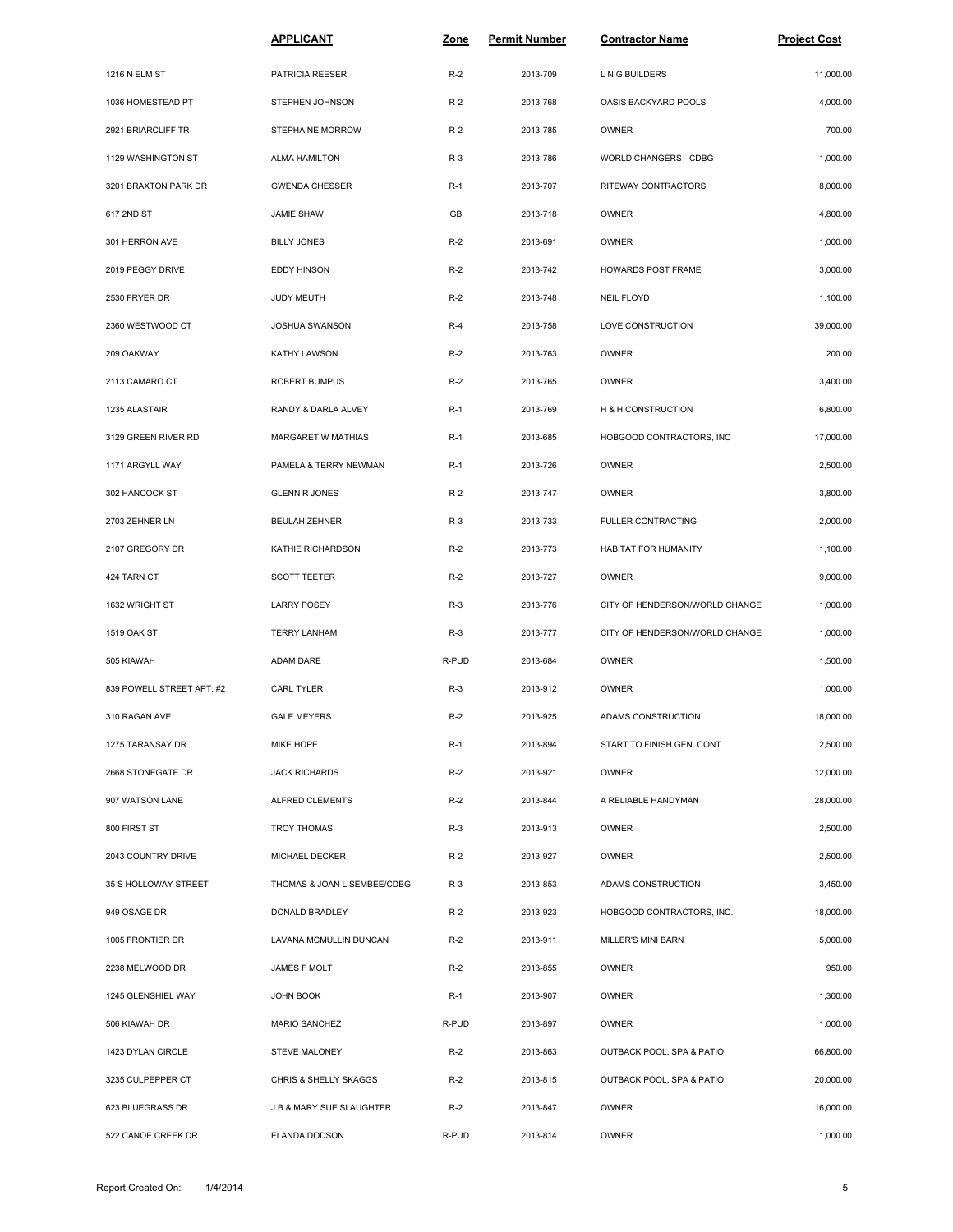|                        | <b>APPLICANT</b>         | Zone  | <b>Permit Number</b> | <b>Contractor Name</b>         | <b>Project Cost</b> |
|------------------------|--------------------------|-------|----------------------|--------------------------------|---------------------|
| 701 LETCHER ST         | NATHAN & HEATHER COLLINS | $R-3$ | 2013-803             | CITY OF HENDERSON/WORLD CHANGE | 2,000.00            |
| 3109 COPPERCREEK DRIVE | PAULA & BEN GREENWELL    | $R-2$ | 2013-801             | HUGHES EXCAVATING              | 30,000.00           |
| 1275 TARANSAY DRIVE    | <b>MIKE HOPE</b>         | $R-1$ | 2013-935             | OUTBACK POOL, SPA & PATIO      | 39,000.00           |
| 1315 LOEB ST           | W. CAROL HESS            | $R-3$ | 2013-955             | TIM DUNCAN TRUCKING            | 600.00              |
| 432 FAGAN ST           | <b>MARY DIXON</b>        | $R-4$ | 2013-802             | CITY OF HENDERSON/WORLD CHANGE | 1,000.00            |
| 905 BENDGATE RD        | <b>TONY ANGLIN</b>       | $R-2$ | 2013-813             | TIM DUNCAN TRUCKING            | 3,700.00            |
| 228 S JULIA ST.        | <b>ETTA TYLER</b>        | $R-3$ | 2013-807             | CAROLINA CARPORTS              | 668.00              |
| 602 CHERRY ST          | <b>BERMON ADDISON</b>    | $R-2$ | 2013-944             | TIM DUNCAN TRUCKING            | 5,000.00            |
| 515 HICKORY WOOD CT    | <b>TERRY EMRICK</b>      | $R-2$ | 2013-816             | JK LAWNSCAPE LLC               | 11,000.00           |
| 216 CAMARO DRIVE       | KIMBERLY DUNCAN          | $R-2$ | 2013-937             | <b>ANDREW KEMP</b>             | 1,500.00            |
| 1714 S MAIN ST         | <b>MIKE COFFMAN</b>      | $R-2$ | 2013-952             | HOBGOOD POST FRAMES, INC       | 16.000.00           |

## **SINGLE FAMILY ADDITION**<br>Count: 21

| 2525 SUNSET LN         | MARY BETH AND TREVOR PARKER     | $R-2$ | 2013-705 | T & R CONSTRUCTION            | 20,000.00  |
|------------------------|---------------------------------|-------|----------|-------------------------------|------------|
| 1769 MADISON STREET    | <b>BEN TAPPAN</b>               | AG    | 2013-887 | <b>OWNER</b>                  | 30,000.00  |
| 2901 ZION RD           | JAMES & SHEILA BANTLY           | $R-2$ | 2013-797 | ROYAL CREST HOMES DBA B&M     | 20,000.00  |
| 3003 PALMER CIRCLE     | <b>MARK &amp; NANCY STROUSE</b> | $R-2$ | 2013-895 | <b>GARY'S HOME INSPECTION</b> | 16,500.00  |
| 240 DIXON ST           | <b>KEVIN FRANCKE</b>            | $R-2$ | 2013-673 | <b>GREGORY ELLIS CROWDER</b>  | 108,000.00 |
| 1122 POWELL ST         | <b>GREG THOMAS</b>              | $R-3$ | 2013-683 | <b>OWNER</b>                  | 15,000.00  |
| 614 CANOE CREEK DR     | RICHARD SHOFFNER                | R-PUD | 2013-686 | ADAMS CONSTRUCTION            | 6,000.00   |
| 706 LARUE RD           | JEFF & TRUDY DUCKWORTH          | $R-2$ | 2013-919 | PAUL SELLARS                  | 31,000.00  |
| 905 BEND GATE RD       | <b>TONY ANGLIN</b>              | $R-2$ | 2013-706 | <b>HAGAN CONSTRUCTION</b>     | 5,000.00   |
| 2373 BANNOCKBURN DRIVE | KEVIN & RHONDA RICHARDS         | $R-1$ | 2013-883 | NELSON HOME IMPROVEMENTS      | 7,500.00   |
| 126 HUBBARD LANE       | <b>MIKE &amp; PAULA COLLINS</b> | $R-2$ | 2013-939 | SHOULDERS CONSTRUCTION        | 17,000.00  |
| 1300 TARANSAY          | <b>MARSHA CATES</b>             | $R-1$ | 2013-723 | PAUL SELLARS                  | 4,000.00   |
| 7988 CHADWICK LANE     | NHAN NGUYEN                     | $R-1$ | 2013-933 | PRO-FINISH REMODELING         | 12,000.00  |
| 512 BITTERSWEET        | <b>AARON HAUSER</b>             | $R-2$ | 2013-908 | PRO-FINISH REMODELING         | 13,000.00  |
| 821 LAMONT LN          | <b>WILLIAM BOOK</b>             | $R-2$ | 2013-764 | <b>OWNER</b>                  | 6,500.00   |
| 396 W FOX HOLLOW RUN   | DAVID J COLLINS                 | R-PUD | 2013-799 | <b>OWNER</b>                  | 5,000.00   |
| 915 N MAIN STREET      | <b>BRAD HIGGINSON</b>           | $R-1$ | 2013-841 | <b>OWNER</b>                  | 25,000.00  |
| 2706 ST PATRICK DR.    | PAUL DRURY                      | $R-2$ | 2013-842 | START TO FINISH GENERAL CONT. | 25,000.00  |
| 232 JACKSON ST         | R. PAUL BIRD, JR                | $R-2$ | 2013-757 | <b>OWNER</b>                  | 90,000.00  |
| 766 SINCLAIR           | <b>JOHN &amp; ROSE WIMBERG</b>  | $R-4$ | 2013-859 | ROYAL CREST HOMES DBA B&M     | 28,000.00  |
| 7982 CHADWICK LN       | TOM & MARY DUNCAN               | $R-1$ | 2013-865 | HANES CUSTOM REMODELERS       | 12,000.00  |

## **SINGLE FAMILY DEMOLITION**

Count: 23

| 607 SIXTH ST   | <b>SCOTT SMITH</b> | $R-3$ | 2013-795 | OWNER                            | 2,000.00 |
|----------------|--------------------|-------|----------|----------------------------------|----------|
| 5 WINSTEAD DR  | <b>JOSH COBB</b>   | $R-3$ | 2013-819 | OWNER                            | 500.00   |
| 5 WINSTEAD AVE | <b>JOSH COBB</b>   | $R-3$ | 2013-875 | B & B HAULING & EXCAVATING, INC. | 2,450.00 |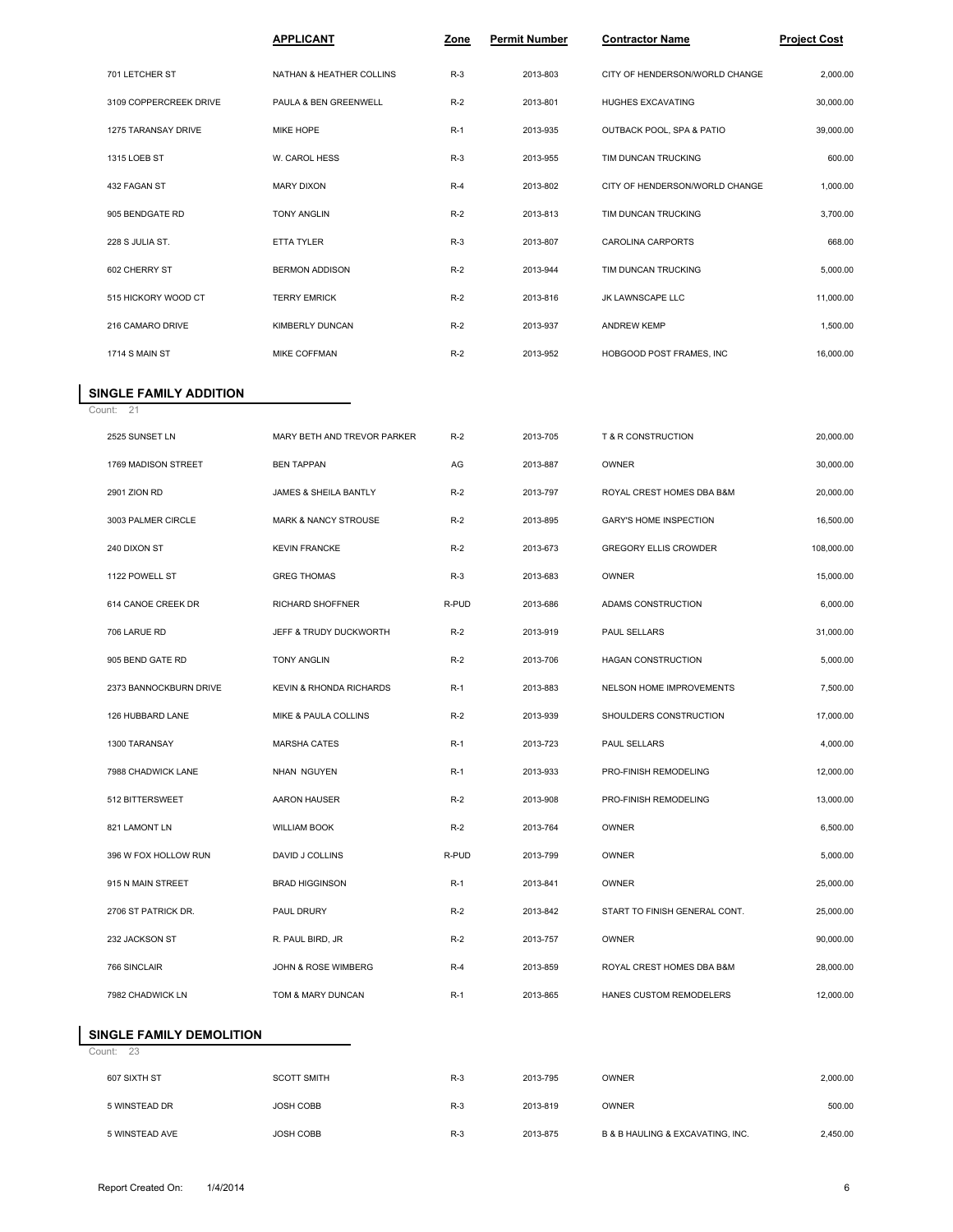|                          | <b>APPLICANT</b>                          | Zone  | <b>Permit Number</b> | <b>Contractor Name</b>           | <b>Project Cost</b> |
|--------------------------|-------------------------------------------|-------|----------------------|----------------------------------|---------------------|
| 1135 N MAIN ST           | RON & DEBBIE FAUPEL                       | $R-1$ | 2013-715             | M. BOWLING, INC.                 | 8,250.00            |
| 1140 N GREEN ST          | <b>ERIC STINSON</b>                       | $R-3$ | 2013-714             | B & B HAULING & EXCAVATING, INC. | 5,000.00            |
| 200 BURDETTE ST          | WILLARD CLEMENT                           | $R-3$ | 2013-809             | DDT EXCAVATING                   | 3,500.00            |
| 414 S. INGRAM STREET     | <b>B &amp; B HAULING &amp; EXCAVATING</b> | $R-3$ | 2013-694             | B & B HAULING & EXCAVATING, INC. | 3,320.00            |
| 135 S JULIA ST           | <b>TWILLA WILCOX</b>                      | $R-3$ | 2013-827             | <b>OWNER</b>                     | 800.00              |
| 20 N JULIA ST            | MARTHA CARTER ETAL                        | $R-3$ | 2013-753             | <b>OWNER</b>                     | 0.00                |
| 4 CLORE CT               | <b>GEORGE HENDERSON</b>                   | $R-2$ | 2013-871             | <b>OWNER</b>                     | 0.00                |
| 304 N ALVASIA ST         | JOANNA FINK                               | $M-1$ | 2013-688             | B & B HAULING & EXCAVATING, INC. | 5,000.00            |
| 901 S GREEN ST           | <b>KURT WILSON</b>                        | $R-2$ | 2013-739             | ROYAL CREST HOMES DBA B&M        | 1,800.00            |
| 833 SECOND ST            | KIMBER HEDDENS JR                         | GB    | 2013-701             | B & B HAULING & EXCAVATING, INC. | 5,000.00            |
| 835 SECOND ST            | KIMBER HEDDENS JR                         | GB    | 2013-702             | B & B HAULING & EXCAVATING, INC. | 5,000.00            |
| 114 S. ALVASIA STREET    | <b>B &amp; B HAULING &amp; EXCAVATING</b> | $R-3$ | 2013-693             | B & B HAULING & EXCAVATING, INC. | 4,165.00            |
| 1630 OLD MADISONVILLE RD | <b>BRAD WOOSLEY</b>                       | $R-2$ | 2013-703             | <b>HAZEX CONSTRUCTION</b>        | 6,500.00            |
| 1535 CUMNOCK ST          | <b>JOSH BENTON</b>                        | $R-3$ | 2013-892             | OWNER                            | 0.00                |
| 3 CLORE CT               | APRIL O'GRADY                             | $R-2$ | 2013-869             | OWNER                            | 0.00                |
| 720 FIRST ST             | ROBERT CORNBLEET                          | $R-3$ | 2013-681             | <b>OWNER</b>                     | 6,000.00            |
| 724 CLAY ST              | HOUSING AUTHORITY OF HENDERSON            | $R-3$ | 2013-806             | A.V.P. INC.                      | 10,000.00           |
| 2324 SUNSET LN           | <b>KEN &amp; ANN PATE</b>                 | $R-2$ | 2013-749             | M. BOWLING, INC.                 | 11,525.00           |
| 24 BURDETTE ST           | <b>HWU</b>                                | $R-3$ | 2013-751             | <b>OWNER</b>                     | 0.00                |
| 155 HWY 41 S             | SHAUN CASSIDY                             | HC    | 2013-905             | OWNER                            | 8,000.00            |

## **SINGLE FAMILY NEW**

Count: 16

| 620 MERRITT DR       | ELIZABETH C SMITH            | $R-2$ | 2013-811 | JOE MATTINGLY BUILDERS         | 487,000.00 |
|----------------------|------------------------------|-------|----------|--------------------------------|------------|
| 100 HANCOCK          | <b>MICHAEL S MARTIN</b>      | $R-1$ | 2013-717 | ARCHITECTURAL RENOVATORSLLC    | 350,000.00 |
| 602 CHERRY ST        | <b>BERMAN ADDISON</b>        | $R-2$ | 2013-821 | PAUL SHOULDERS                 | 189,000.00 |
| 517 KIAWAH DR        | HUGH STONE CONSTRUCTION LLC  | R-PUD | 2013-824 | OWNER                          | 100,000.00 |
| 612 FIFTH ST         | DON & DEBBIE STAPLETON       | $R-3$ | 2013-825 | <b>HABITAT FOR HUMANITY</b>    | 100,000.00 |
| 500 N MAIN STREET    | DAVE & CONNIE WALASKAY       | $R-2$ | 2013-949 | JOE MATTINGLY BUILDERS         | 299,000.00 |
| 2672 STONEGATE DR    | JASON & CASSIE MOORE         | $R-2$ | 2013-876 | <b>OASIS BACKYARD POOLS</b>    | 243,000.00 |
| 918 COVE CT          | DON & JEAN BARNES            | $R-2$ | 2013-884 | <b>BRAD THORNBERRY</b>         | 120,000.00 |
| 35 S HOLLOWAY ST     | THOMAS & JOAN LISEMBEE       | $R-3$ | 2013-679 | HUGH STONE & SONS CONSTRUCTION | 70,000.00  |
| 3224 BRAXTON PARK    | <b>KY CONTRACTING</b>        | $R-2$ | 2013-896 | OWNER                          | 135,000.00 |
| 2691 STONEGATE DRIVE | <b>SCOTT CHAPMAN</b>         | $R-2$ | 2013-901 | <b>OASIS BACKYARD POOLS</b>    | 240,000.00 |
| 732 FIFTH ST         | <b>VOCATIONAL BUILDERS</b>   | $R-3$ | 2013-752 | OWNER                          | 70,000.00  |
| 2442 BALMORAL DR     | SHANNON & MARY JO MONTGOMERY | $R-1$ | 2013-854 | TAYLOR BUILDING CORP OF AMERIC | 190.000.00 |
| 1135 N MAIN ST       | RON & DEBBIE FAUPEL          | $R-1$ | 2013-761 | LOGAN & LOGAN CONSTRUCTION     | 305,000.00 |
| 3156 BRAXTON PARK DR | CATHY O'NAN                  | $R-1$ | 2013-829 | HUGH STONE & SONS CONSTRUCTION | 220,000.00 |
| 3156 SAND CASTLE DR  | <b>JAMES A GISH</b>          | $R-1$ | 2013-866 | OWNER                          | 147,000.00 |